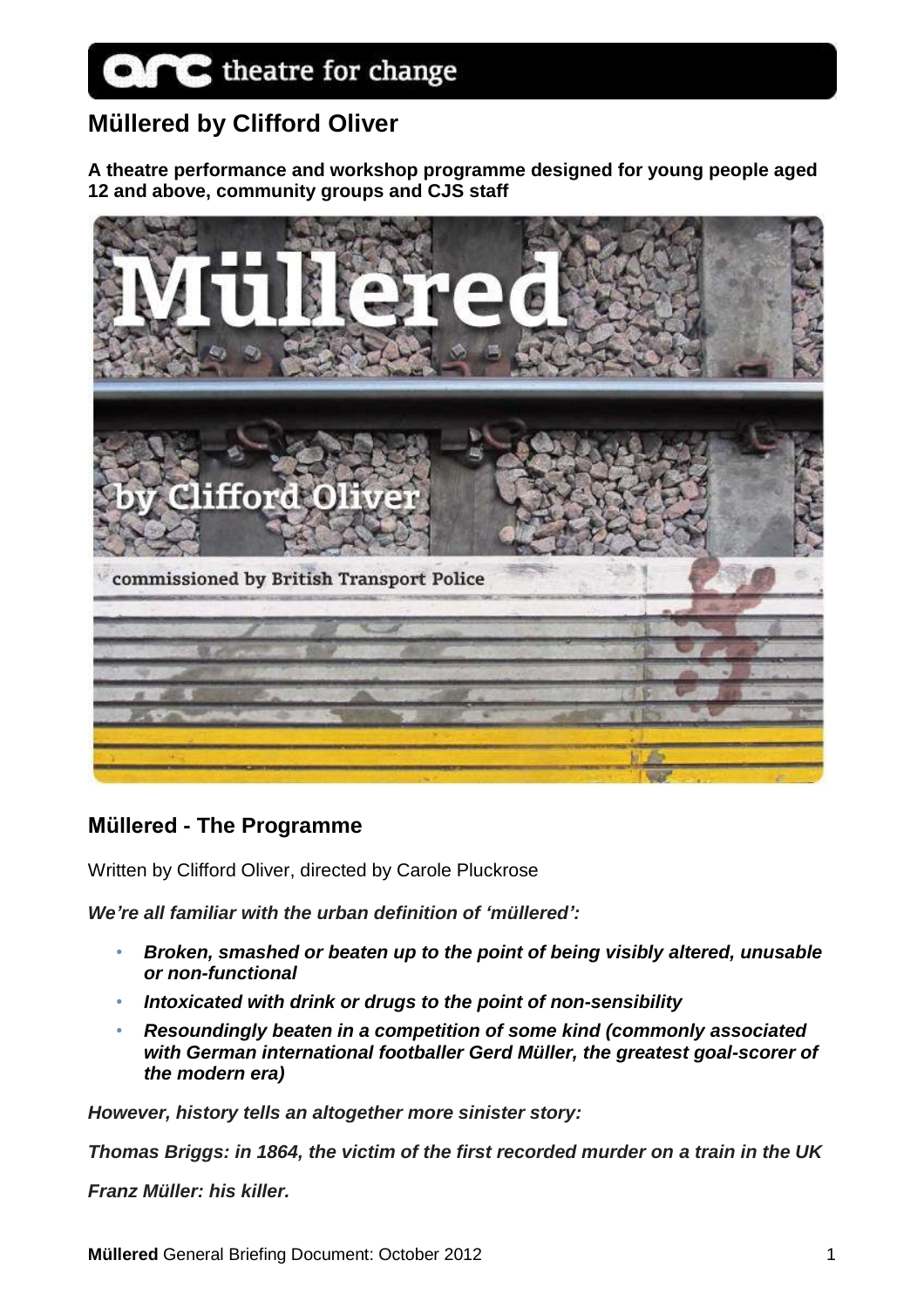#### **Project Brief**

#### **1. About Arc Theatre**

Arc is an award-winning professional educational theatre company founded in 1984. The Company has an enduring and passionate commitment to young people, learning and the realisation of aspiration. We actively foster new theatre writing, performance and drama workshop programmes, focused on compelling contemporary issues for young people and society at large. With the fast changing political, demographic and economic landscape in the UK, the Company works ever more closely within the community and education fields to use the benefits of involvement and engagement in the arts to develop and support social cohesion in an increasingly diverse context.

The Company's operation is run and managed from its base in the London Borough of Barking & Dagenham where its projects are developed, rehearsed and monitored. The Company has a national and international profile and reputation and works regularly with a wide range of partners as diverse as the Olympic Delivery Authority, McDonald's and the British Council. Notably, its ground-breaking projects using theatre to explore racism in football, **The Football Plays** by Clifford Oliver, attracted significant commercial sponsorship from HSBC and wide national exposure. **The Football Plays** are studied at GCSE in schools around the UK, and young people's performances demonstrate the ongoing challenges of understanding and managing difference.

The Company has an excellent track record of delivering commissioned projects for Local Authorities, Police Forces, Central Government Departments, businesses and independent agencies. In the area of particular interest to this project, i.e. community safety, violent crime and antisocial behaviour, the Company has created a series of high-impact performance projects, which have attracted national attention, including as an example of good practice in the *London Community Safety Partnership, Serious Youth Crime London Summit: Brochure of Promising Practice in London.* 

For the three years of its duration, Arc worked across London and nationally with the **Tackling Knives Action Programme**. This resulted in a number of new initiatives and workshop projects, actively focused on developing communication and confidence between the Police and young people.

Arc is a member company of the Flavasum Trust, which campaigns for education and diversionary activities for young people at risk of involvement in gangs and crime through participation in the arts. We keep abreast and contribute actively to the discussion around current national policy and thinking.

To read our 2012 Annual Review visit: <http://www.arctheatre.com/resources/arc-review-2012-v5b-lowres.pdf>

Arc is a recognised Investors in People Company. To view our 2010 IIP Report, visit: <http://www.arctheatre.com/resources/IIP%20Report%20July%2010-1.pdf>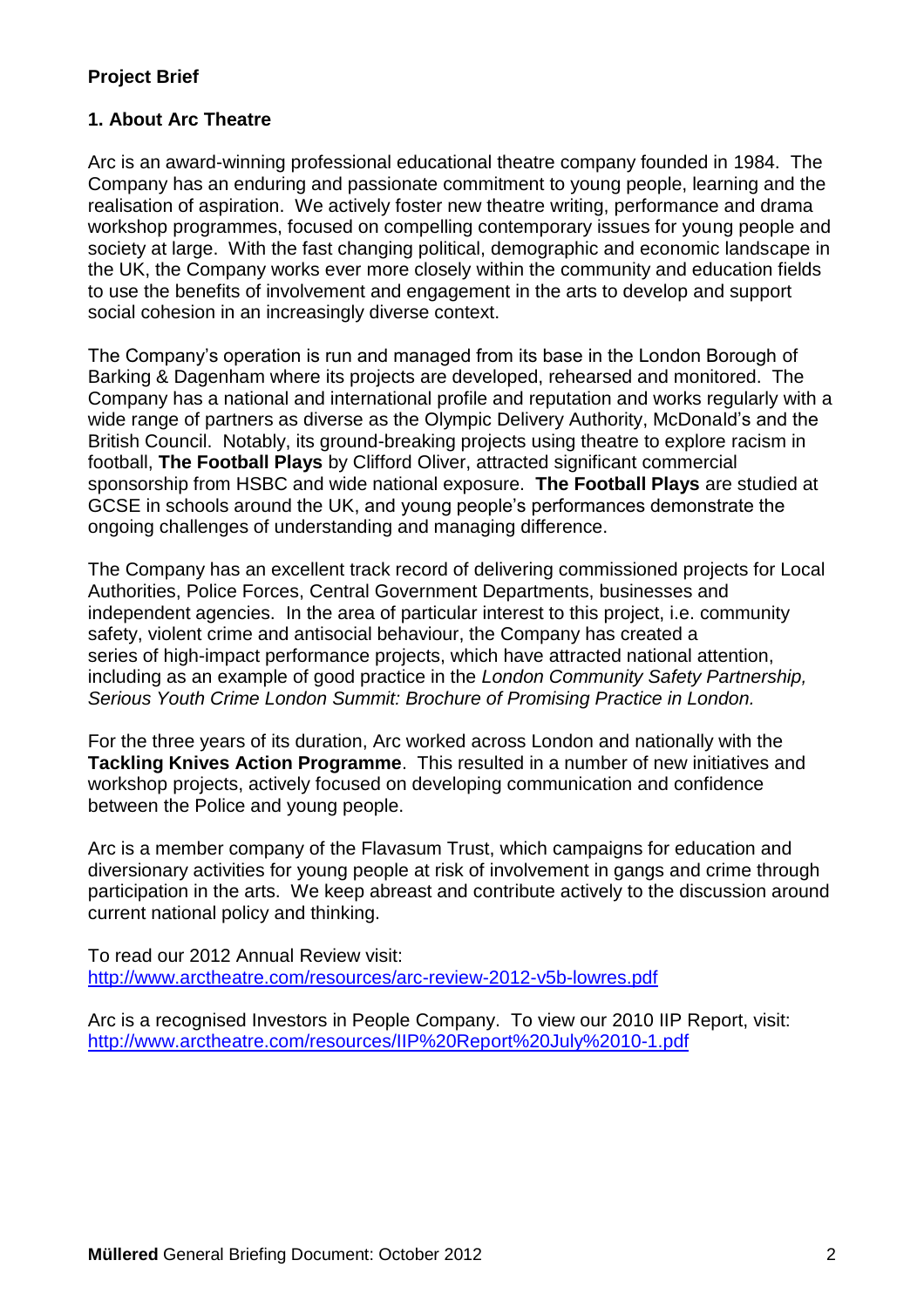#### **2. About Müllered by Clifford Oliver**

**Müllered** is Arc's latest theatre piece commissioned by British Transport Police in 2012, following **Pact** and **Girl E** – part of **The Blade Trilogy** by Clifford Oliver. The performance, discussion and workshop programme examines the causes, actions and consequences of victimisation and antisocial behaviour on and around the railway network. Challenging, funny, and with an unusual historical twist, it tells the story of Louis, a 16-year-old boy who tries to escape a rival gang on a London train, but ends up in a coma fighting for his life. Was Louis simply a victim, or did his past actions help to secure his fate? And how is he influenced by Thomas Briggs – the first person to be murdered on the railway in 1864…

Antisocial behavior often begins as low-level aggressive, intimidating or destructive activity. However, as in the case of 15-year-old London schoolboy Sofyen Belamouadden who was brutally killed at a station in 2010, it can very quickly escalate into tragedy. The **Müllered** programme acts as a dynamic educational tool to stimulate complex debates around the subject of youth violence, tackling low-level peer-pressure and bullying, through to gangs and violent crime.

*"The play Müllered provides BTP and partners a fantastic vehicle to educate and communicate with young people. Müllered explores viewpoints and perceptions of crime and antisocial behaviour both on the railway and in local communities. The play addresses crime at all levels and acts as a warning as to how crime can escalate if not addressed at an early stage of offending."* 

**Assistant Chief Constable Alan Pacey – Territorial Policing and Crime, BTP**

In 2010-11, the Police recorded 3.3 million incidents of antisocial behaviour. The Home Office antisocial behaviour white paper of May 2012 states that it is fundamentally a local problem that looks and feels different in every area and to every victim, and encourages local agencies to respond to the priorities of the communities they serve. The themes of **Müllered** are designed to present a platform to facilitate this local dialogue; to contribute to a greater understanding between young people and the Police, and to encourage relationships that are built on mutual respect and transparency.

The **Müllered** programme is used as a powerful educational tool for audiences of young people, community and CJS staff, especially Police Officers and trainees, where it can serve as a doorway to future conversations and actions. By becoming emotionally connected in a shared experience, the audience has a window of opportunity to talk to each other and to create a neutral and safe place to hear and understand young people's perceptions, experiences and beliefs.

The programme includes a compelling and often humorous performance, a facilitated conversation workshop, and Teachers' Resource notes compiled by the writer. In schools this can effectively be used in schemes of work across the National Curriculum to provide opportunities to promote pupils' spiritual, moral, social and cultural development, including helping pupils to:

- acquire an understanding of the difference between right and wrong and of moral conflict
- acquire an understanding of the responsibilities and rights of being members of families and communities

**Müllered** does not attempt to answer questions, but rather invites its audience into an experience, which presents a complex set of questions.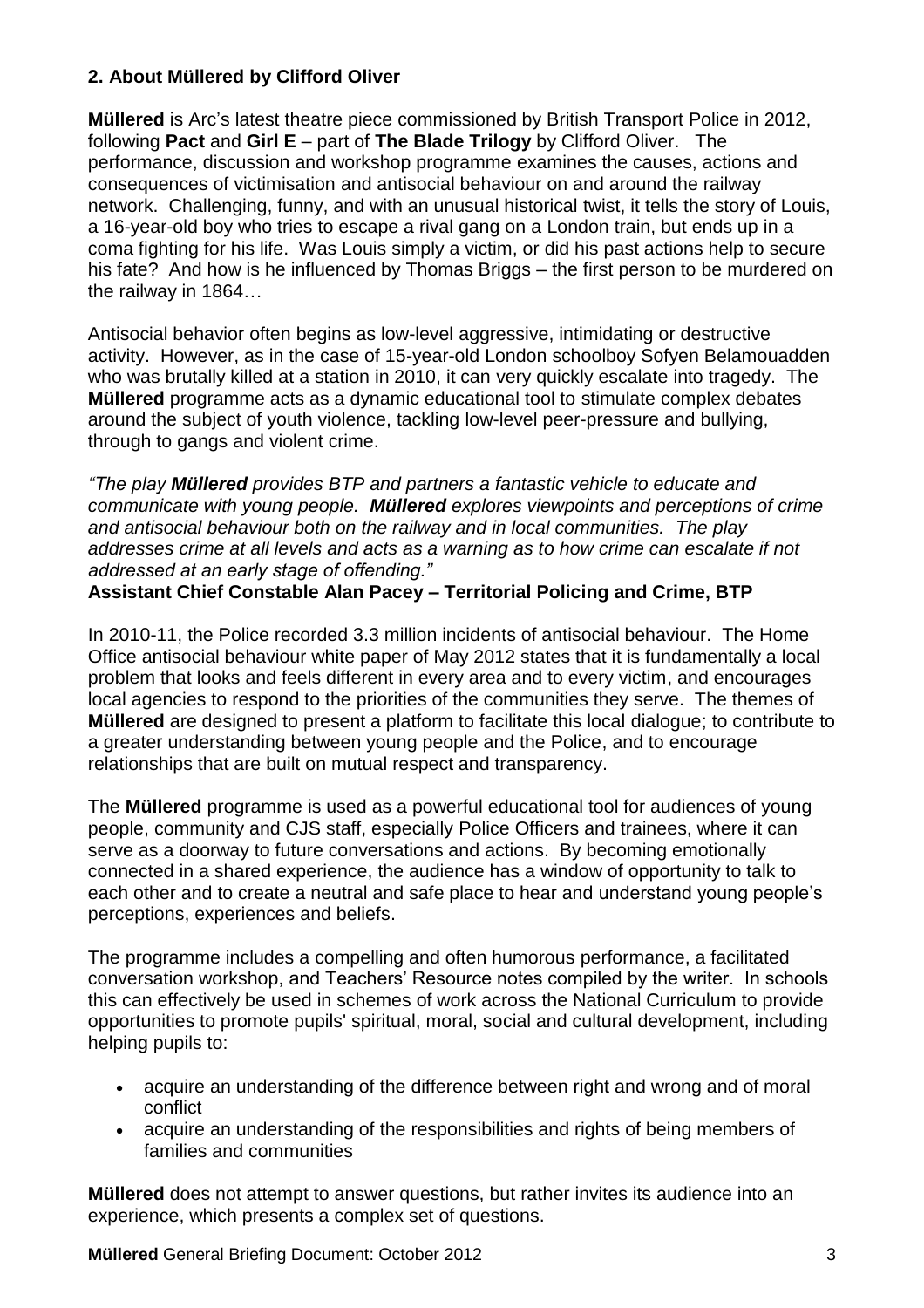#### **2.1 Writer's Note**

*Every new commission I receive begins with a period of research. The British Transport Police team was clear about the objectives for this one - it was to look at victimisation, safety, and how dangerous, thoughtless or inappropriate behaviour might lead to serious repercussions.*

*My job is to take the issue and find a story that might spark a response and get people thinking. It's not often that I turn to history for inspiration, however I was aware of Franz Müller from reading of the large number of people - 50,000 - that had attended his execution in 1864, and that he had been the first person to be convicted of a murder carried out on a British train.* 

*Further research shed light upon why this case had been such a 'cause célèbre' at the time. The 1850s had seen a huge growth in the rail network and it had changed lives for the better. It meant that ordinary people could travel to work or for leisure in relative comfort and safety. But when Franz Müller robbed and killed Thomas Briggs on the 21:45 from Fenchurch Street to Chalk Farm, the perception changed. The metaphor seemed clear, but how do you bring a 150-year-old murder into a contemporary context…?*  **Clifford Oliver, Writer and Creative Director**



**Müllered** production images ©Theresa Snooks and publicity image ©Katie Snooks for Arc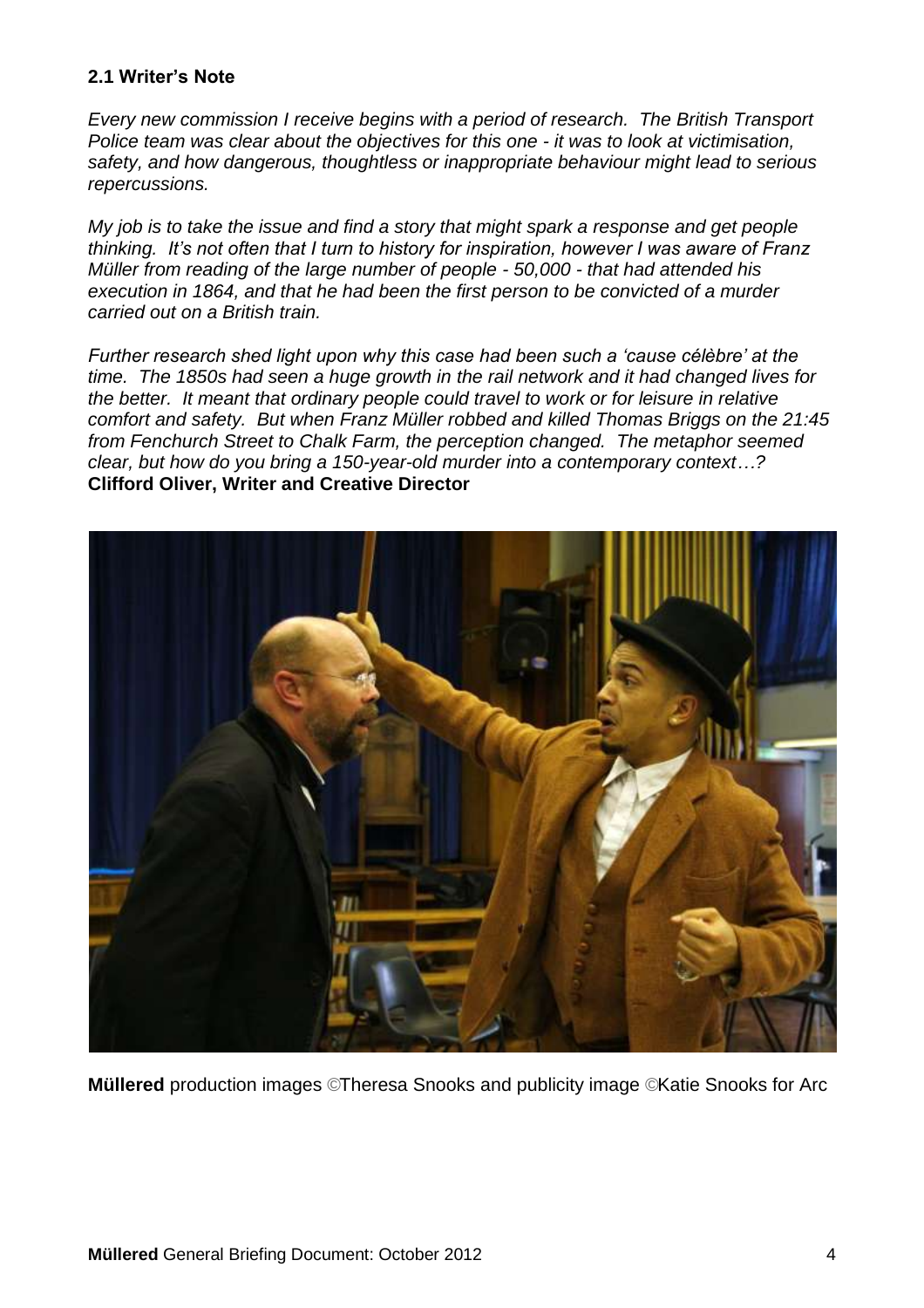#### **3. Examples of Feedback from Performances of The Blade Trilogy:**

*"I just wanted to say thank you to you and your fellow cast members. Once again, you delivered effective and enjoyable performances [of Girl E]. I felt today was an artistic and pedagogical triumph. Really, you and your cast worked so hard (especially with the workshop question and answer sessions at the end). Your efforts and work are most appreciated by us all at Sydney Russell School. Working with your company encourages us to feel that the 'battle for hearts' and minds can be won…"*

**……**

**……**

**Chris Sullivan, Sydney Russell School, Dagenham**

*"[Girl E is…] The most appropriate performance for teenagers in modern times…"* **Teacher, Southborough School, Kingston-upon-Thames**

*"Investigations into very serious offences are often hampered when Officers come up against a 'wall of silence'. It is important that we understand why young people are reluctant to pass on information to teachers, parents and Police Officers and what drives these often apparently false loyalties. Research with young people has shown that this issue is not restricted to one particular social, economic or cultural group, but is common to young people from all backgrounds, however well or poorly off they are.* 

*"Pact enables us to explore these issues and gain a better understanding of how we can*  work smarter when these situations arise. I hope it may also prompt a change in thinking *in some young people and cause them to challenge established thinking and behaviour."*  **Former Chief Superintendent Matt Bell, Borough Commander of Barking & Dagenham Police**

*"I thoroughly enjoyed the play and felt it really covered all aspects of teaching youngsters to make the 'right' decision, and especially in breaking down the barriers where the Police are involved."*

**……**

**……**

**Cindy Macdonald, PA to Assistant Chief Constable Sue Fish, TKAP, Home Office Violent Crime Unit**

*"[I'll take away from Pact…] that family matter, so do real friends, and be honest 'cos honesty always prevails."* **Young person, Millwall Youth Club**

*"Really a very enjoyable and informative piece of theatre which entertained and informed students and staff alike. Without doubt Pact was one of the most effective shows we have staged for our students in many years. We think that it should be compulsory for all KS4 students in our Borough.*

**……**

*"We feel that this play was a very strong piece that forced our year 10 students to think carefully about themselves and their actions in relation to the Police as well as considering deeper themes about morality, their attitudes relating to what they think is 'right and wrong'. Staff at our school agree with my view that this was a very engaging play in which the performers as well as the content stimulated thought and consideration amongst the students. This strongly enhanced our work in school about the issue of gangs, crime, knives and the Police. We would really like the play to be performed in our school again in the near future. The Year Heads who saw the performance have expressed their wishes* 

**Müllered** General Briefing Document: October 2012 **5** 5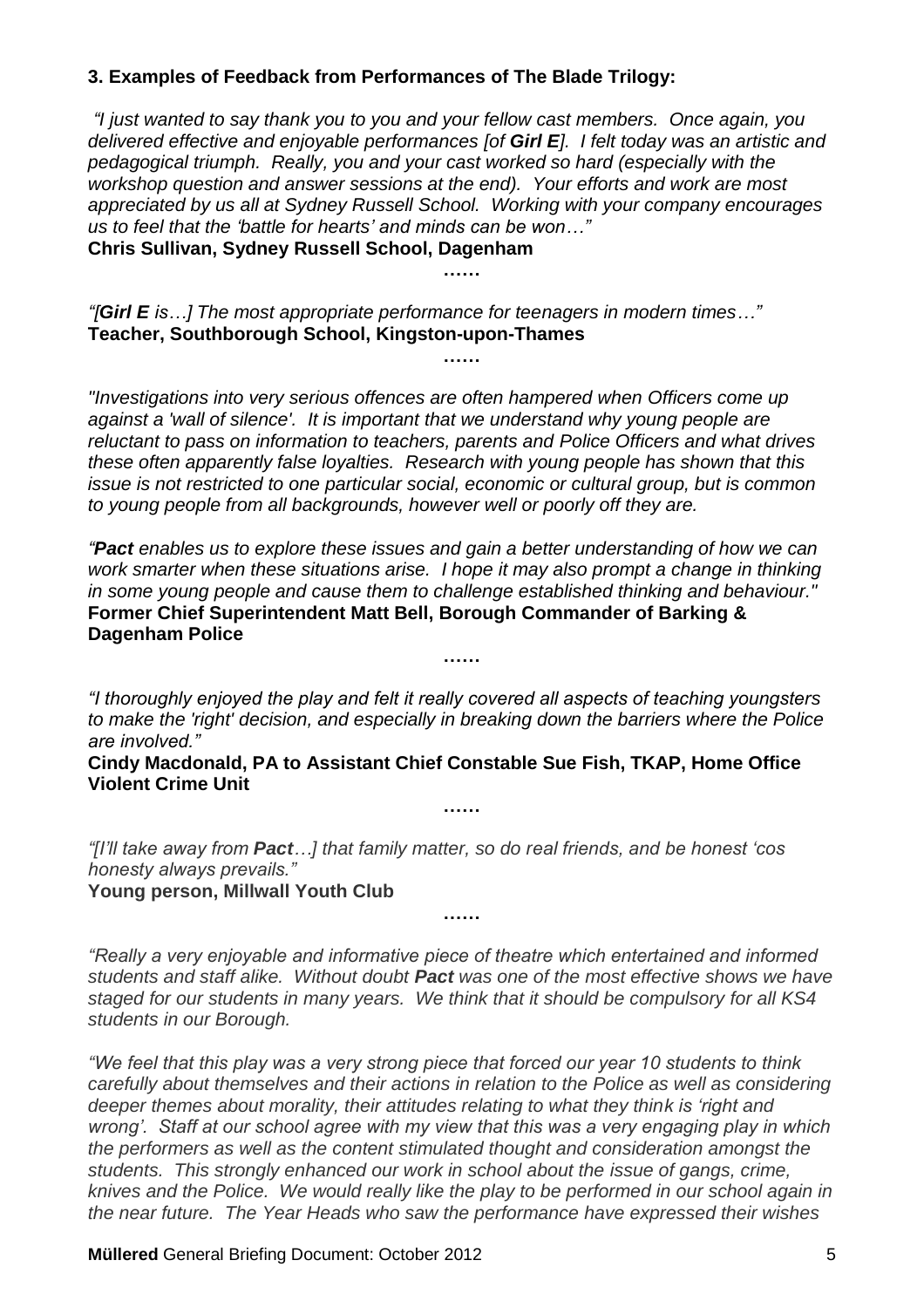*to see a return in the New Year."*

**Director of Student Development /Teacher, Sydney Russell School, Dagenham ……**

*"I like how the storyline of the play can relate to events that happen nowadays. I personally know people that have lost family members due to street crime and the moral the play is one of the best ways to get the message across and it's a way to communicate with the youths of today."*

#### **Student, Eastbury Comprehensive School, Barking**

*"Boy X was very eye-opening, heart touching and I will never forget the play. I knew knife crime was bad, but never as bad as this. Knife crime is devastating for family and friends of the family."*

**……**

**……**

**Student, Kingston College**

*"[I'll take away from Boy X…] the understanding of how getting involved with street crime affects not only short term but long term too. [I will…] be a role model to others, to stay away from such menacing activities."*

#### **Student, Kingston College**

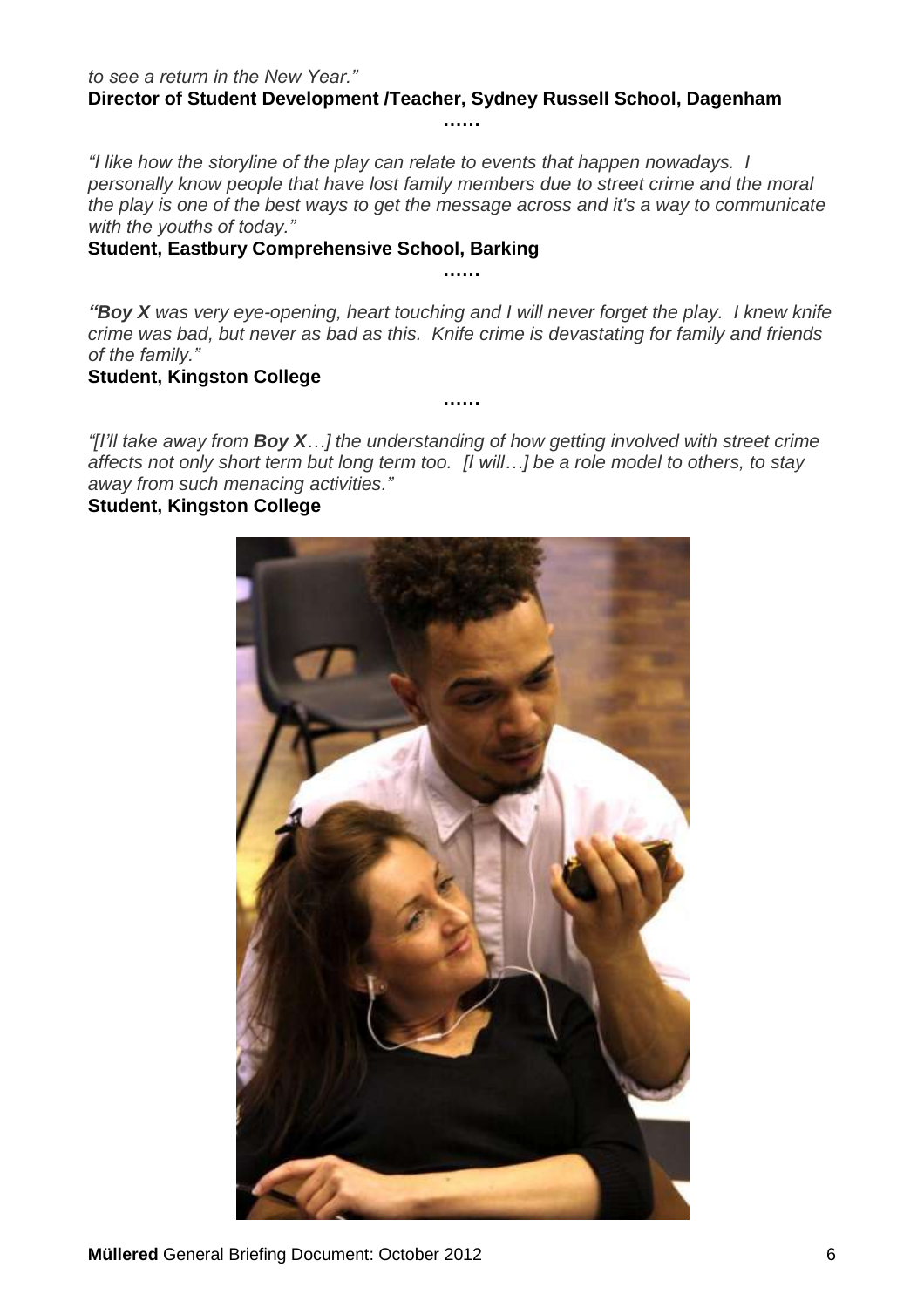#### **4. Set-up and Logistics**

Arc has almost 30 years of project management experience and specialises in working closely with schools, youth centres and events organisers.

Our Project Manager works closely with colleagues responsible for delivering the project. They are the key point of contact for all logistics and keep in regular phone and email contact. They report any concerns or issues immediately.

Arc's performance team consists of professionally trained actors and facilitators. They are CRB checked and the team has a dedicated Team Leader who acts as the point of contact at all times.

The project is fully evaluated against objectives through verbal, paper and online surveys.

#### **5. Booking Information**

#### **5.1 Tour Dates**

The **Müllered** performance programme tour is currently available for block-booking and we will also do our best to accommodate single performance events, subject to availability.

#### **5.2 Audience**

The performance and facilitated discussion is designed for young people aged 12 and above (Year 8 and over) in schools, youth centres and other settings. Community and showcase performances are also available.

#### **5.3 Audience Size**

The maximum size for an audience where there is no raked or tiered seating (i.e. school hall, large conference hall etc.) is 150. Where raked seating or auditorium is available, numbers are negotiable.

#### **5.4 Venue**

**Müllered** is a flexible performance and can be set up in a wide variety of venues from dedicated theatre spaces to small studios, halls and conference rooms. If you have a specific space in mind we will be happy to discuss how it will work for the performance.

#### **5.5 Workshops**

Stand-alone additional workshops lasting up to 90 minutes can be booked for up to 30 young people per session. We will need a drama studio or medium-sized room with cleared space for practical drama.

#### **5.6 Technical Requirements**

**Müllered** has minimal technical requirements. Our team will need one hour dedicated time in the performance space to set up, and access to 13-amp power source. A seating layout plan will be provided before the event, but can be managed by our team during the set-up. We will need a parking space near to the performance space for access and unloading. The get-out takes approximately 30 minutes.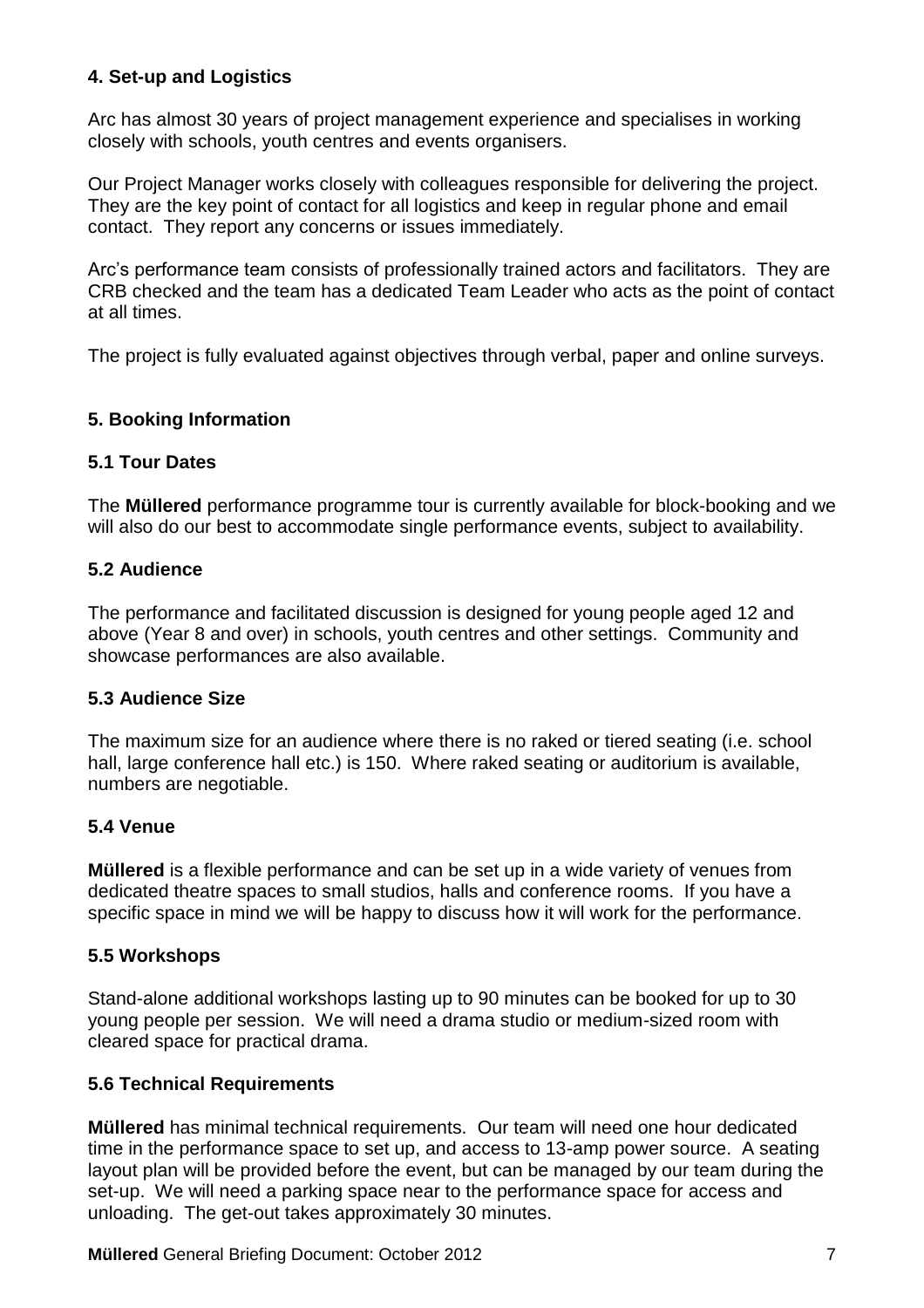#### **5.7 Timings of Performance Session**

Performance length: 50 minutes Facilitated post-performance discussion: 15 to 45 minutes\*

\*Subject to timetabling

#### **6. Fees**\*

Single, stand-alone performance of **Müllered** with discussion session (when touring schedule permits):

#### • **£1,800 plus VAT**

Two performances and discussion sessions on the same day in the same venue (when touring schedule permits):

#### • **£2,400 plus VAT (£1,200 plus VAT per performance)**

Five consecutive week days of performances and discussions (up to a maximum of 10 performances with two in each school per day, or a maximum of 4 miles distance between two schools on the same day)

#### • **£9,500 plus VAT (£950 plus VAT per performance)**

Stand-alone additional extended workshops sessions for a maximum of 30 participants (up to a maximum of 90 minutes):

#### • **£600 plus VAT**

\*All fees are subject to a capped travel and accommodation supplement of £250 per week for performances outside M25.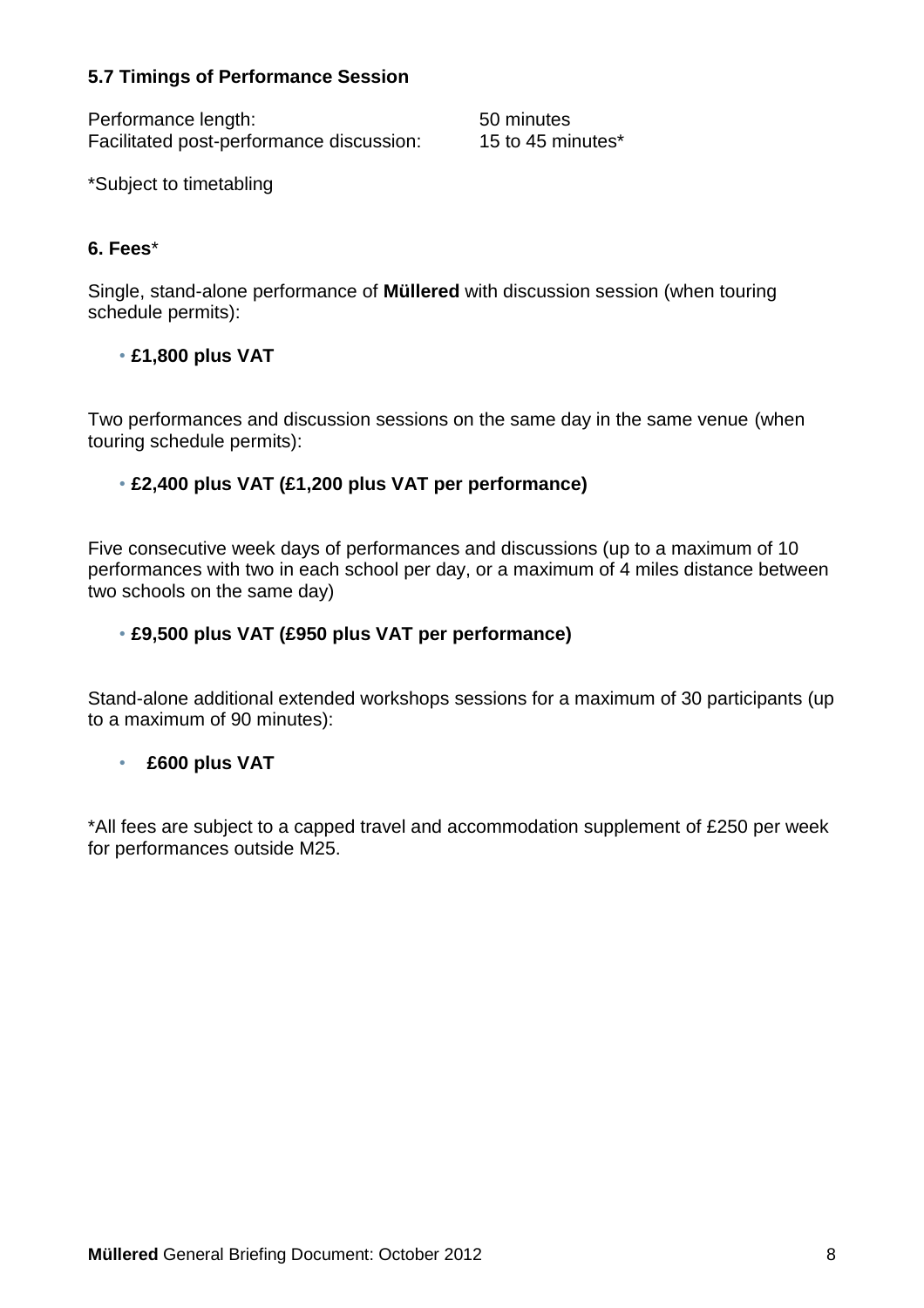